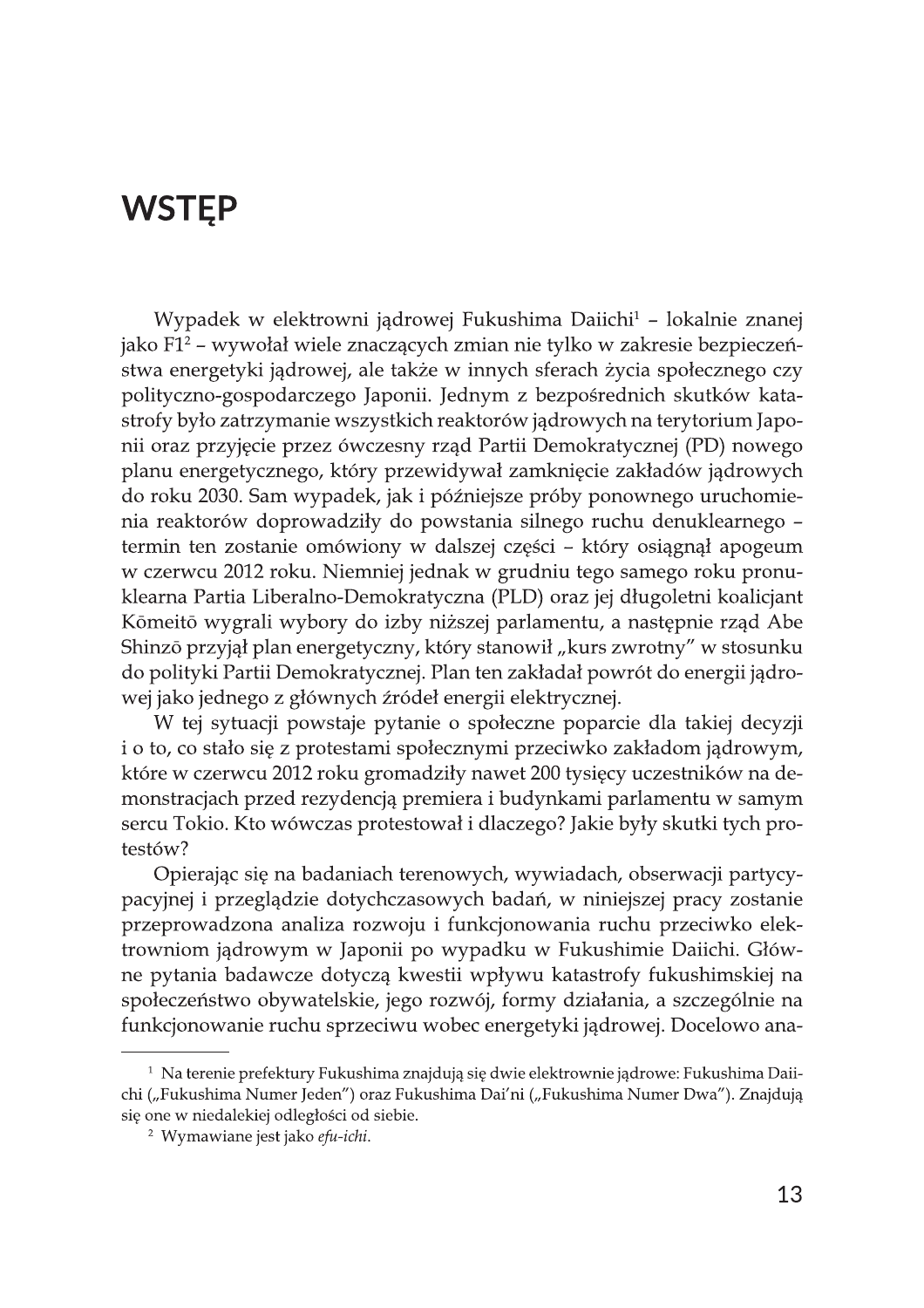liza ta ma pomóc w rozważaniach zagadnienia wpływu grup obywatelskich na politykę energetyczną państwa, czy ujmując rzecz szerzej, na proces decyzyjny w administracji państwowej. Analiza powyższych zagadnień przedstawiona zostanie na tle opisu wcześniejszych wypadków oraz działalności podmiotów ruchu określanego w języku polskim i angielskim jako antynuklearny, a w niniejszej pracy jako denuklearny – ukierunkowany na sprzeciw wobec zakładów energetyki jądrowej. Do nazwy tej wrócę w późniejszych rozważaniach.

## **Tezy badawcze**

Główna teza badawcza niniejszej pracy opiera się na kilku założeniach - po pierwsze, pofukushimski ruch denuklearny należy do typu nowego ruchu społecznego o sieciowej strukturze i antyhierarchicznych relacjach, po drugie, przyczynił się do bardzo silnej aktywizacji społeczeństwa obywatelskiego w Japonii, obejmując swym zasięgiem szerokie kręgi społeczne, oraz po trzecie, wpłynął na politykę energetyczną rządu. I choć nie doprowadził do przyjęcia planu całkowitej eliminacji energii jądrowej (z wyjątkiem krótkiego okresu władzy Partii Demokratycznej), jego działalność wpłynęła na inne decyzje władz – np. w zakresie wprowadzenia wyższych standardów bezpieczeństwa elektrowni, zwiększonego nacisku na rozwój energii odnawialnej, rezygnację z budowy nowych elektrowni atomowych – które de facto wyznaczyły nowy kurs polityki państwa także w sektorze energetycznym. Szczegółowe skutki działalności ruchu zostały przedstawione szerzej w zakończeniu niniejszej książki, tutaj można jedynie nadmienić, że wpływ ruchu miał charakter wielowymiarowy i objął zarówno sferę polityki państwa, jak również sposobu organizacji i funkcjonowania ruchów społecznych, społecznej percepcji bezpośredniej akcji, symboliki sfery publicznej oraz norm i zachowań społecznych.

### Struktura pracy

Książka podzielona jest na czternaście rozdziałów, oprócz wstępu i zakończenia, zawiera również cztery aneksy, które uzupełniają informacje podane w pracy. Znajdują się w nich nazwy instytucji, programów, ustaw i wydarzeń, wraz z ich zapisem w języku polskim, japońskim (w transkrypcji i znakach), a także angielskim, tam, gdzie były one dostępne. Aneksy zostały przygotowane głównie z myślą o studentach, badaczach i innych specjalistach zajmujących się Japonią.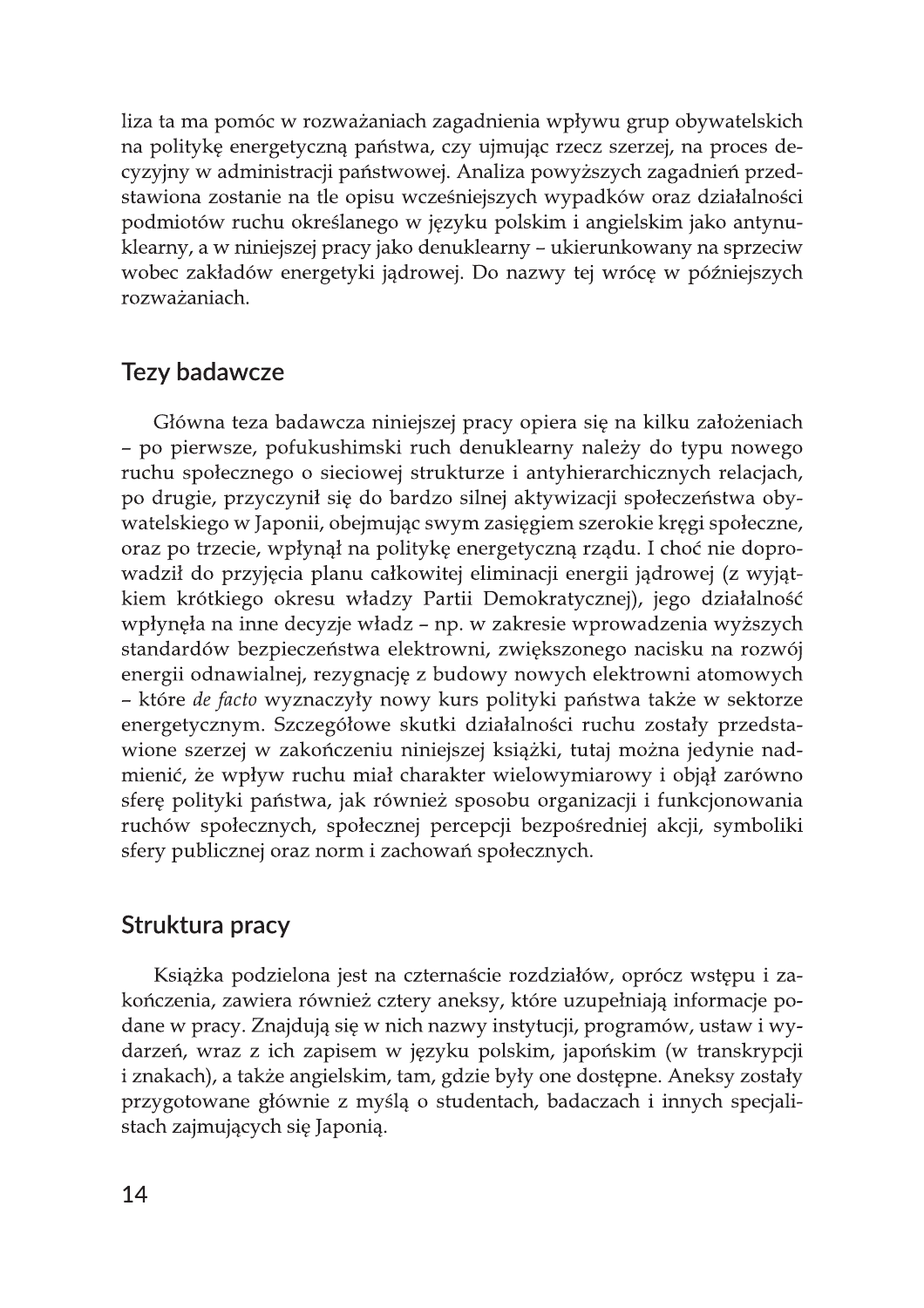W rozdziale 1 omówiono teoretyczne podstawy pracy, w tym głównie socjologiczne teorie ruchów społecznych oraz politologiczne dyskusje na temat społeczeństwa obywatelskiego. Pierwsze wykorzystane zostaną do opisu powstania, struktury i funkcjonowania ruchu antynuklearnego w Japonii, a drugie – do typologizacji podmiotów ruchu, postrzeganych w szerszej perspektywie społeczeństwa obywatelskiego. W rozdziale tym wprowadzono analityczny model: politycznych możliwości, struktury mobilizacyjnej oraz tworzenia ram, wypracowany przez Dougha McAdama, Johna D. McCarthy'ego i Mayera N. Zalda (McAdam, McCarthy i Zald 2008), który wykorzystany zostanie jako narzędzie porządkujące dalszy opis oraz analizę ruchu.

Rozdziały 2-5 przedstawiają społeczno-polityczną sytuację w Japonii do wypadku w Fukushimie Daiichi w marcu 2011 roku, określaną mianem politycznych możliwości, jakie przyczyniły się do powstania i kształtowania ruchu. Rozdział 2 omawia strukturę władzy politycznej oraz proces decyzyjny w zakresie polityki energetycznej, który do katastrofy zdominowany był przez członków nuklearnej wioski. Rozdział 3 zawiera opis wypadków i zdarzeń jądrowych, mających miejsce w Japonii do marca 2011 roku. Uwypuklono w nim mechanizmy kontroli i nadzoru w przemyśle jądrowym, pozwalające na zatajenia i fałszowania informacji przez operatorów elektrowni i elity władzy. Rozdział 4 zarysowuje sytuację w trakcie i po wypadku z 11 marca 2011 roku, ze szczególnym uwzględnieniem kontestowanych przez ruch antynuklearny kwestii. W części tej znajduje się także analiza dynamiki zmian w nastawieniu opinii publicznej do zakładów jądrowych, jaka wpływała na działania ruchu, a także zachowania decydentów. W rozdziale 5 natomiast przedstawiony został rozwój ruchu denuklearnego na podstawie teorii cyklu protestu.

Rozdziały 6-13 zawierają typologiczny opis i analizę ruchu denuklearnego po wydarzeniach z marca 2011 roku. W kolejnych rozdziałach zaprezentowano przykłady działalności wybranych podmiotów ruchu, reprezentujące główne kategorie: protestu (rozdz. 6–7), naukowo-informacyjne (rozdz. 8), programowe (rozdz. 9), pomocowe (rozdz. 10), nadzorcze (rozdz. 11), prawne (rozdz. 12) i inne (rozdz. 13). W tym ostatnim znalazły się także prywatne firmy, choć zasadniczo nie są one uznawane za podmioty społeczeństwa obywatelskiego. Jak pokaże analiza, rozróżnienie pomiędzy podmiotami ruchu społecznego, społeczeństwa obywatelskiego a innymi formami działalności społeczno-politycznej i gospodarczej jest w rzeczywistości bardzo trudne. Funkcjonalny podział, wykorzystany w tej pracy, odzwierciedla główny, choć nie jedyny, rodzaj działalności poszczególnych grup. Przy opisie organizacji uwagę zwracano na historię powstania, formy struktury organizacyjnej i członkowskiej, a także finansowanie. Najbardziej zauważalną i medialną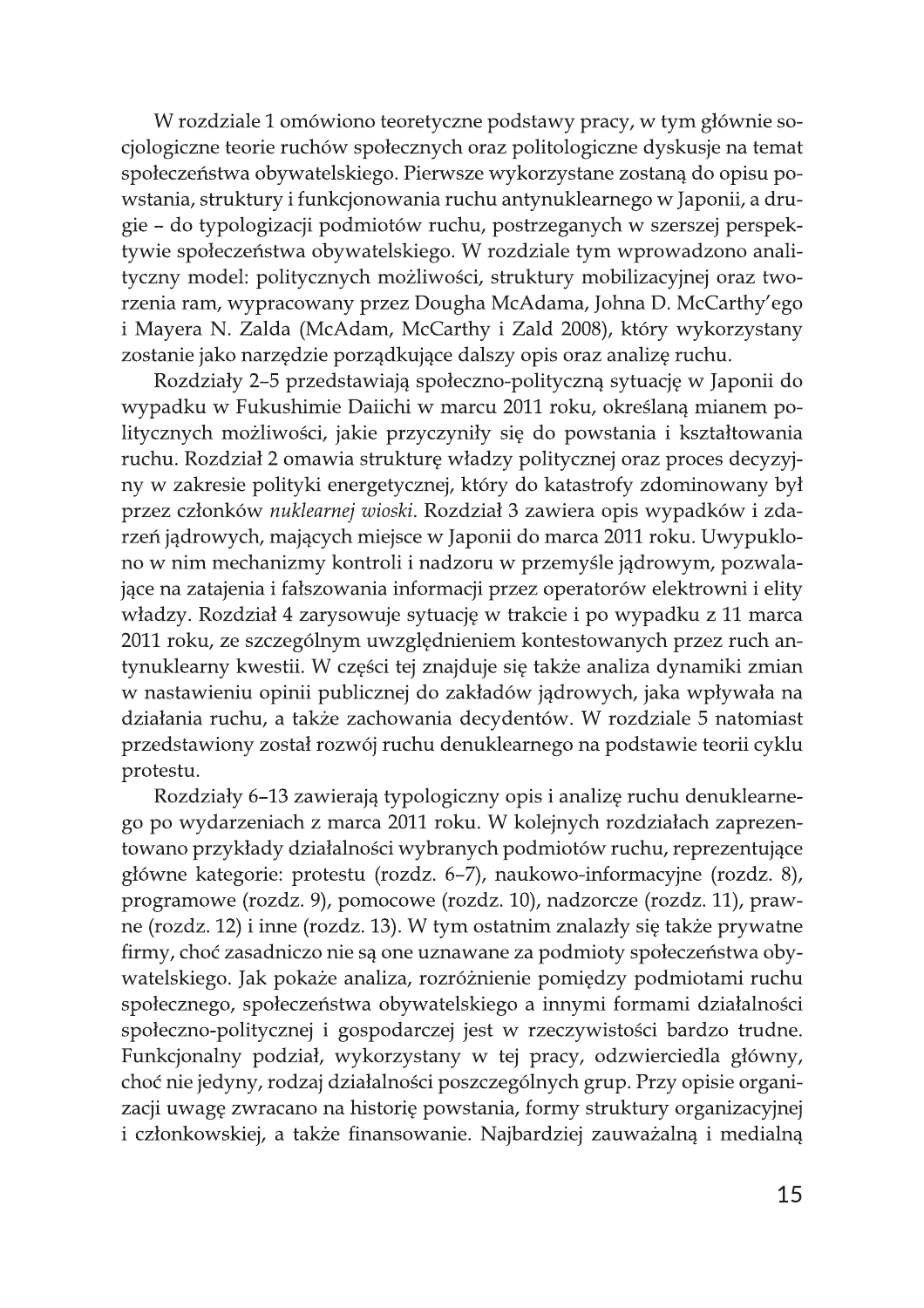formą działalności podmiotów społeczeństwa obywatelskiego są protesty i demonstracje, jednak, jak pokaże analiza, działają one w sieci, czy innymi słowy, w pewnym ekosystemie silnie ze sobą powiązanych podmiotów, struktur i aktorów.

Rozdział 14 nawiązuje do jednego z najbardziej kontestowanych zagadnień teorii ruchów społecznych i społeczeństwa obywatelskiego, a mianowicie relacji elit władzy i społeczeństwa. W rozdziale tym przeanalizowano instrumenty wpływu, wykorzystywane przez rządzące elity na społeczeństwo i w odwrotną stronę, ze szczególnym uwzględnieniem miękkich form kontroli społecznej, w tym także "tworzenia ram" (ang. framing). Na tym ostatnim polu toczy się zacięta walka między obiema stronami konfliktu o nadawanie znaczeń i interpretacji. W ruchu pofukushimskim podkreślane są zwłaszcza hasła udziału "zwykłych obywateli", demokratycznego prawa do akcji bezpośredniej, a także nowatorskość i nowoczesność.

Ostatni rozdział pracy podsumowuje całość pod kątem przyczyn, narzędzi wpływu, struktur mobilizacyjnych i cykli ruchu, odnosząc się także do zagadnienia typologizacji ruchu pofukushimskiego jako nowego ruchu społecznego. Na koniec omówione zostało zagadnienie skutków ruchu, pogrupowanych jako bezpośrednie i pośrednie, a także krótko- i długookresowe. Pracę kończy konstatacja, iż pomimo osłabienia działalności grup protestu pod względem liczebności i częstotliwości demonstracji przeciwko zakładom jądrowym, inne formy działalności, jak również liczba podmiotów uczestniczących w tym procesie wzrasta, obejmując coraz szersze kręgi społeczne.

### Materiały źródłowe

Literatura przedmiotu na temat "potrójnej katastrofy" fukushimskiej (trzęsienie ziemi, tsunami, awaria elektrowni jądrowej Fukushima Daiichi) i jej skutków jest ze zrozumiałych względów bardzo bogata zarówno w języku japońskim, jak i wielu innych językach świata. Opracowania dotyczą praktycznie wszystkich aspektów tego wypadku i jego wpływu na dalsze losy Japonii. W języku angielskim opisano i przeanalizowano między innymi: wpływ katastrofy na zmiany w polityce energetycznej, obronnej i funkcjonowanie samorządów terytorialnych (Samuels 2013); przebieg wypadku i podjęte działania przez głównych japońskich decydentów oraz amerykańską Komisję Regulacji Nuklearnej (ang. Nuclear Regulatory Commison) (Lochbaum et al. 2014); z perspektywy teorii bezpieczeństwa człowieka (human security) (Bacon i Hobson 2014), medycyny i ekologii (Caldicott 2014); z perspektywy polityczno-ekonomicznej (Schreurs i Yoshida 2013), politycz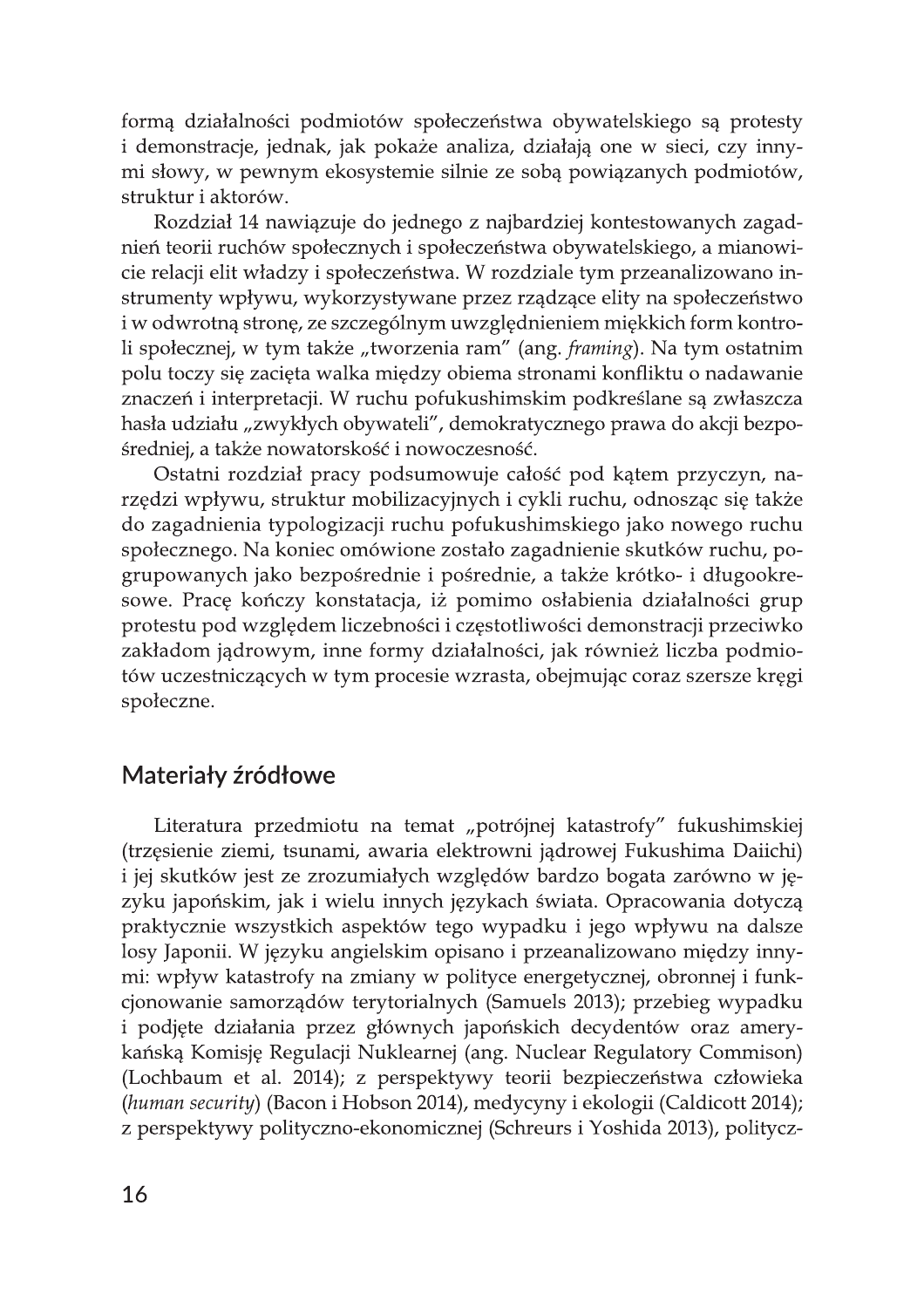no-ekonomicznej i ekologicznej (Hindmarsh 2013) czy przyczyn wypadku na szerszym tle uwarunkowań instytucjonalno-politycznych w perspektywie historycznej (Carpenter 2012).

Japońskojęzyczna literatura jest w tym względzie jeszcze bogatsza. Na potrzeby niniejszej pracy wybrano głównie opracowania dotyczące szeroko pojmowanego ruchu sprzeciwu wobec elektrowni jądrowych. Inne źródła zostaną omówione przy poszczególnych rozdziałach i sekcjach w miarę potrzeby. W przypadku ruchu denuklearnego, oprócz opracowań naukowych, analiz, sprawozdań i danych statystycznych zarówno rządowych, jak i innych podmiotów prywatnych, czy też doniesień prasowych, wykorzystano wyniki własnych badań terenowych i obserwacji partycypacyjnej oraz wywiady, które w przypisach określono odpowiednio dla badań terenowych jako BT, nr, ewentualnie data oraz dla wywiadów za pomocą nazwiska lub numeru, w drugim przypadku ze względu na zastrzeżenie anonimowości (wywiad, nazwisko lub nr)<sup>3</sup>.

Prześledzenie chronologii wydarzeń, działalności organizacji czy poszczególnych uczestników i organizatorów ruchu denuklearnego możliwe było dzięki dokumentom, materiałom, a także zapiskom pozostawionym przez samych działaczy ruchu, takich jak: Noma Yasumichi (2012), Misao Redwolf (2013a), Hirano Taiichi (TwitNoNukes 2011), Sono Ryōta (2011) i inni. Bogactwo materiałów prymarnych pozwala na weryfikację, porównanie faktów i narracji. Przeprowadzone przeze mnie badania terenowe i wywiady w latach 2013–2014 posłużyły z jednej strony analizie sytuacji w badanym okresie, czyli w trzecim roku po wypadku, z drugiej strony porównaniu narracji z czasów wydarzeń z ich późniejszymi wersjami. Wysoką świadomością społeczno-historyczną wykazał się Noma Yasumichi, autor książki Piątkowe protesty przed rezydencją premiera, działacz społeczny, publicysta, a także jeden z organizatorów koalicji Hangenren, który bardzo szczegółowo przedstawia wydarzenia i działanie tej grupy do końca 2012 roku. I choć autor sam zastrzega pewien brak dystansu do przedstawianych wydarzeń z racji swego zaangażowania (Noma 2012: 5), to książka pod wieloma względami stanowi bardzo cenne źródło historyczne, zwłaszcza w kwestii wyjaśnienia motywów i percepcji uczestników oraz ich interpretacji wydarzeń, której dokonywali oni na bieżąco, równolegle do podejmowanych działań.

Wśród opublikowanych materiałów na szczególną uwagę zasługują prace socjologa Ogumy Eiji z Uniwersytetu Keiō w Tokio, który zajmuje się badaniem ruchów społecznych w powojennej Japonii. Wysoce świadomy historycznego znaczenia wydarzeń pofukushimskich, a także, jak sam

<sup>&</sup>lt;sup>3</sup> Pełna lista wydarzeń obu kategorii znajduje się na końcu książki.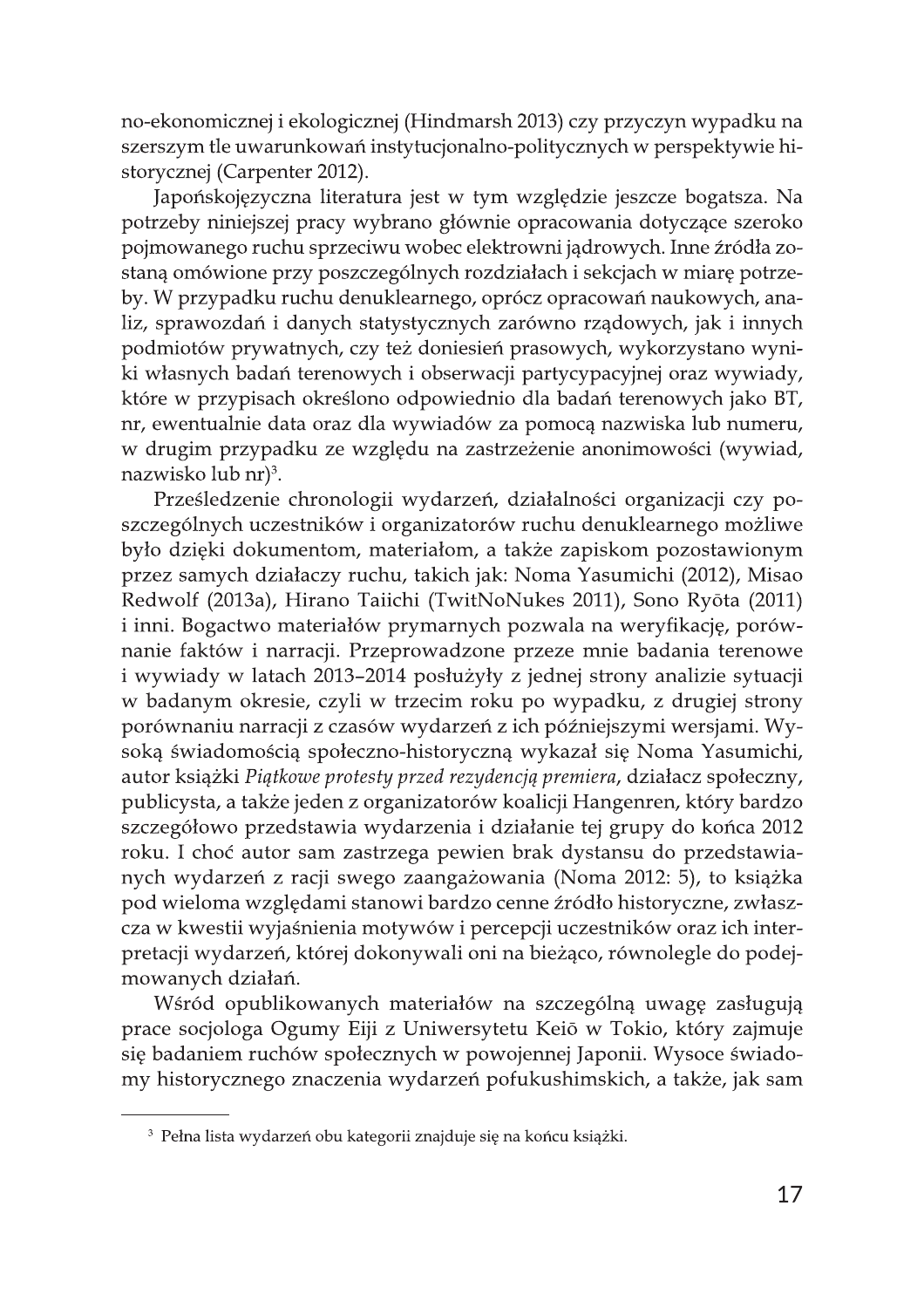stwierdza, nauczony doświadczeniami z wcześniejszych badań ruchów społecznych lat 60. i 70. XX wieku oraz brakiem świadectw uczestników z tamtych wydarzeń, postanowił na bieżąco rejestrować refleksje biorących udział w wydarzeniach po marcu 2011 roku. Wraz ze swoim współpracownikiem Kinoshitą Chigaya z Uniwersytetu Meiji Gakuin przeprowadził i zapisał kilkadziesiąt wywiadów z liderami i uczestnikami protestów, które odbywały się w ciągu kilkunastu miesięcy po katastrofie. Zebrał je następnie i wydał w 2013 roku w książce Ludzie, którzy zatrzymają elektro*wnie jądrowe*. Oguma nie ograniczył się tylko do wywiadów, był także aktywnym uczestnikiem obserwowanych wydarzeń, podejmując na przykład rolę mówcy na wiecach, a także stał się animatorem wydarzeń ukierunkowanych na kreację nowej rzeczywistości społeczno-politycznej. Do najważniejszych wydarzeń zorganizowanych przez Ogumę zaliczyć niewątpliwie należy historyczne spotkanie premiera Nody z grupą przywódców protestu pod rezydencją premiera, o czym będzie mowa poniżej. W tym wypadku należy mówić o społecznie zaangażowanej nauce, czy może nawet o interwencji socjologicznej. Wspomniany wcześniej współpracownik Ogumy, Kinoshita Chigaya, dodatkowo stworzył listę demonstracji i podobnych wydarzeń, na bieżąco notując informacje zebrane z różnych źródeł, w tym Internetu i Twittera. Wiele z tych zdarzeń, zwłaszcza lokalnych, pozostałoby zapewne niezauważonych.

Drugim ważnym badaczem jest znany socjolog ekologiczny Hasegawa Kōichi z Uniwersytetu Tōhoku od lat zajmujący się kwestiami ruchów społecznych związanych z szeroko rozumianą ekologią, do których zalicza ruchy sprzeciwu wobec elektrowni jądrowych (Hasegawa 1999, 2004, 2011). Podejmuje on także problem relacji centrum – peryferia, w którym samorządy lokalizacyjne, czyli gminy, które wyraziły zgodę na budowę elektrowni jądrowych na swoim obszarze, stanowią miejsce realizacji polityki państwowej. Pod pewnymi względami niniejsza praca stanowi kontynuację prac Hasegawy, stąd też częste odwołania do jego publikacji i koncepcji.

### Uwagi redakcyjne

W niniejszej pracy do zapisu wyrazów japońskich i nazw własnych zastosowano międzynarodową, zmodyfikowaną transkrypcję Hepburna.

Nazwiska japońskie podawane są na pierwszym miejscu, przed imieniem – zgodnie ze zwyczajem obowiązującym w Japonii.

Popularne nazwy geograficzne (np. Tokio, Kioto, Osaka, Kobe) oraz niektóre przyswojone w języku polskim terminy japońskie występują w wersji spolszczonej (np. samuraj, siogun, sintoizm).